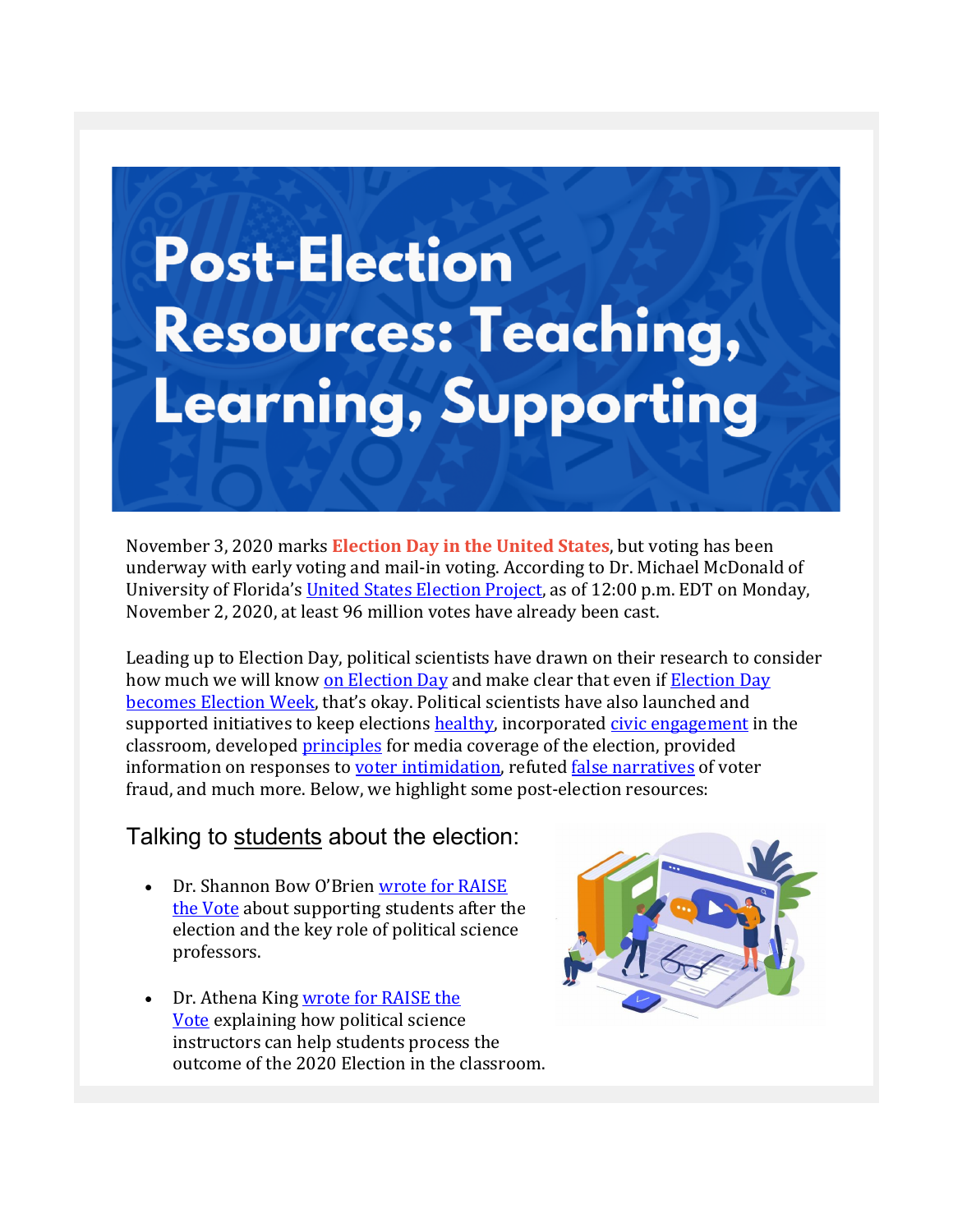- James Madison University's Guide to Facilitating Difficult Election Conversations, prepared by Dr. Carah Ong Whaley, includes talking points for teachers, ground rules for discussion, and questions to provide an open space for conversation and reflection.
- APSA Educate's Virtual Teaching Workshop collection includes Julie L. Mueller, Eric Loepp, & Jane E. Frisch's blog "Creating Online Classroom Community in a Divisive Climate," and Julie L. Mueller's "Creating a Safe Space for Online Discussions Assignments and Syllabus Ideas."
- The Campus Election Engagement Project provides a roadmap for students to process the federal, state, and local elections.

## Sharing your expertise with the discipline and the public:

• APSA invites contributions to the Election Reflection Series. This series features scholarly reflections, original research notes, and classroom exercises that shed light upon political behavior, public opinion and the 2020 Campaign and Election season. We are especially interested in featuring content that addresses the political behavior and



public opinion of individuals from the following groups: underrepresented racial and ethnic groups, women, individuals with disabilities, first-generation Americans, the Indigenous community, and the LGBTQ community. Learn more about the series here.

- The APSA Task Force on Election Assistance mobilized to publish op-eds in local papers to provide clear information about voting and the election. If you are interested in joining efforts after the election, contact Abby Paulson at apaulson@apsanet.org.
- APSA Educate invites the contribution of classroom exercises, active learning assignments, original lectures, or any other teaching resource that helps undergraduate students understand the 2020 Campaign and Election season. Educate is particularly interested in materials that provides insight on media literacy, political behavior, public opinion, political institutions, democratic backsliding, and social movements.